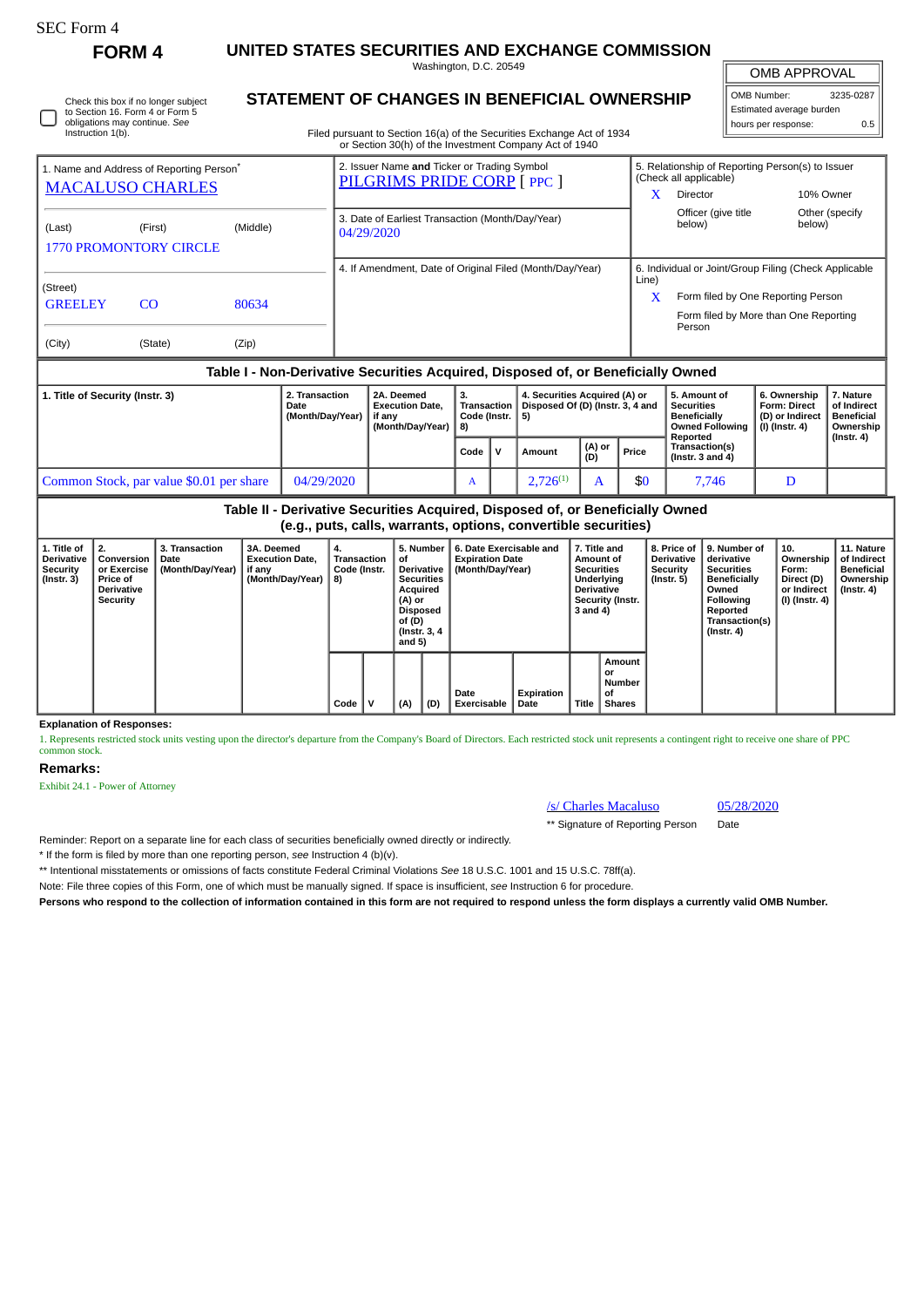## **POWER OF ATTORNEY**

KNOW ALL MEN BY THESE PRESENTS, that the undersigned, Charles Macaluso, does hereby constitute and appoint Kimberly M. Pryor as the undersigned's true and lawful attorneys-in-fact to, as applicable:

- (1) execute for and on behalf of the undersigned, in the undersigned's capacity as an officer, director and/or ten-percent owner of Pilgrim's Pride Corporation (the "Company"), and submit to the U.S. Securities and Exchange Commission ("SEC") a Form ID, including amendments thereto, and any other documents necessary or appropriate to obtain codes and passwords enabling the undersigned to make electronic filings with the SEC of reports required by Section 16(a) of the Securities Exchange Act of 1934 (the "Exchange Act") and the rules thereunder and any amendments to the foregoing;
- (2) execute for and on behalf of the undersigned, in the undersigned's capacity as an officer, director and/or ten-percent owner of the Company, Forms 3, 4 and 5 in accordance with Section 16(a) of the Exchange Act and the rules thereunder and any amendments to the foregoing;
- (3) do and perform any and all acts for and on behalf of the undersigned which may be necessary or desirable to complete and execute any such Forms 3, 4 or 5, complete and execute any amendment or amendments thereto, and file such form with the SEC and any stock exchange or similar authority; and
- (4) take any other action of any type whatsoever in connection with the foregoing which, in the opinion of such attorney-in-fact, may be of benefit to, in the best interest of, or legally required by, the undersigned, it being understood that the documents executed by such attorney-in-fact on behalf of the undersigned pursuant to this Power of Attorney shall be in such form and shall contain such terms and conditions as such attorney-in-fact may approve to such attorney-in-fact's discretion.

The undersigned hereby grants to each such attorney-in-fact full power and authority to do and perform any and every act and thing whatsoever requisite, necessary, or proper to be done in the exercise of any of the rights and powers herein granted, as fully to all intents and purposes as the undersigned might or could do if personally present, with full power of substitution or revocation, hereby ratifying and confirming all that such attorney-in-fact, or such attorney-in-fact's substitute or substitutes, shall lawfully do or cause to be done by virtue of this Power of Attorney and the rights and powers herein granted. The undersigned acknowledges that the foregoing attorneys-in-fact, in serving in such capacity at the request of the undersigned, are not assuming, nor is the Company assuming, any of the undersigned's responsibilities to comply with Section 16 of the Exchange Act.

This Power of Attorney shall remain in full force and effect until the undersigned is no longer required to file Forms 3, 4 and 5, as applicable, with respect to the undersigned's holdings of and transactions in securities issued by the Company, unless earlier revoked by the undersigned in a signed writing delivered to the foregoing attorneys-in-fact.

IN WITNESS WHEREOF, the undersigned has caused this Power of Attorney to be executed as of the  $13<sup>th</sup>$  day of May, 2020.